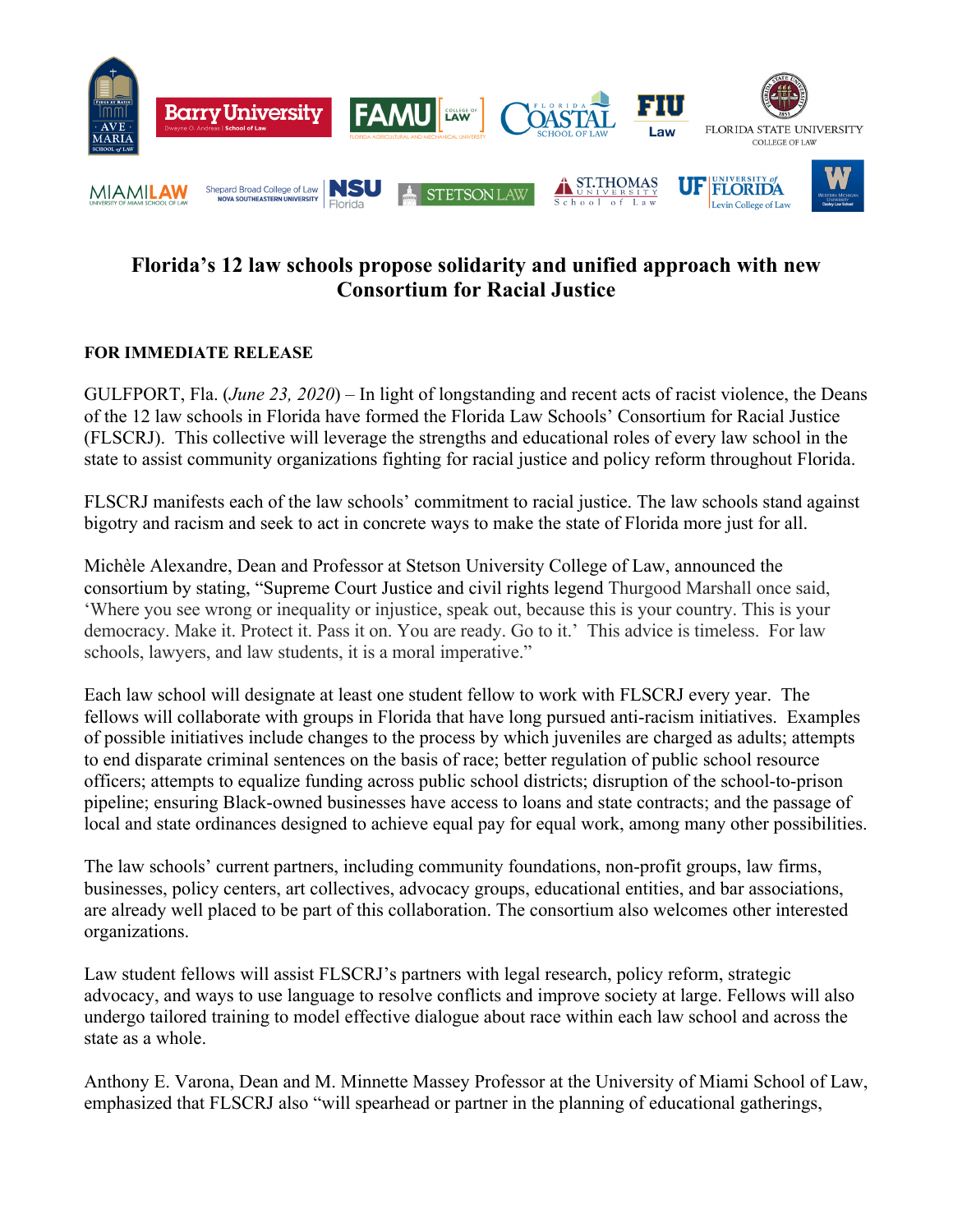conferences, and scholarly symposia, convening scholars, students, and leading practitioners to discuss, devise, and propose legal reforms."

The 12 law schools in Florida understand that law schools' highest duty is to train intellectually strong and culturally competent lawyers who seek justice. Inherent in legal training is the expressed expectation that lawyers hold a special responsibility to denounce injustice, particularly in the state of Florida. The Preamble to chapter 4 of the Rules Regulating The Florida Bar states:

*"A lawyer, as a member of the legal profession, is a representative of clients, an officer of the legal system, and a public citizen having special responsibility for the quality of justice . . . As a public citizen, a lawyer should seek improvement of the law, access to the legal system, the administration of justice, and the quality of service rendered by the legal profession. As a member of a learned profession, a lawyer should cultivate knowledge of the law beyond its use for clients, employ that knowledge in reform of the law, and work to strengthen legal education."* 

Law schools in Florida therefore have an obligation to teach students how to speak up when they see wrongs. FLSCRJ will emphasize lawyers' roles in advancing social justice and help law students develop the consciousness they need to speak out against inequalities.

"The consortium will be an alliance in support of existing organizations, signaling that law schools are committed to joining the cause," said Laura A. Rosenbury, Dean and Levin, Mabie & Levin Professor at the University of Florida Levin College of Law. "The initiatives will also make our students stronger, and less myopic, lawyers."

FLSCRJ will begin by hosting a joint forum on the role of lawyers in crafting policies, advancing racial justice, and correcting social wrongs. With the help of community partners, the consortium will then identify three or four specific projects on which the student fellows will focus over the next year. Finally, FLSCRJ will partner with scholars interested in researching the legacies of Slavery and Jim Crow in Florida and their lingering vestiges today.

-------

## **The 12 Florida Law School Deans are:**

- 1. Kevin Cieply, President & Dean, Ave Maria School of Law
- 2. Leticia M. Diaz, Dean & Professor, Barry University Dwayne O. Andreas School of Law
- 3. Nicky Boothe Perry, Interim Dean & Professor, Florida A&M University College of Law
- 4. C. Peter Goplerud III, President & Dean, Florida Coastal School of Law
- 5. Antony Page, Dean & FIU Foundation Professor, Florida International University College of Law